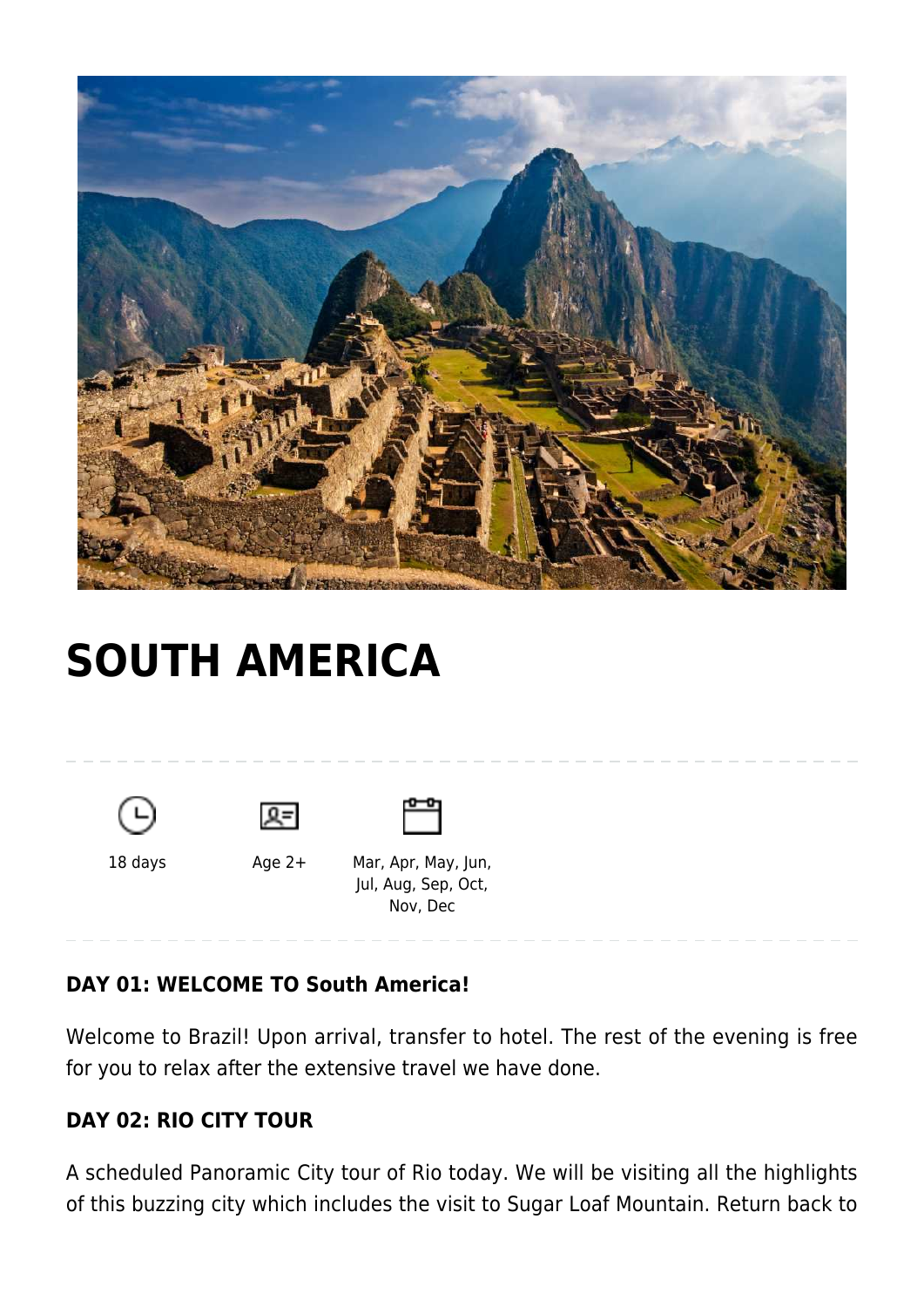hotel in the evening.

#### **DAY 03: DAY TRIP TO CORCOVADO AND SOUTH BEACHES**

After the breakfast today, we do a half day tour of the Corcovado mountain and the south beaches. Corcovado houses one of the most famous landmarks – the gigantic statue of Christ the Redeemer. Get up close to this wonder of the world and spend some time viewing the panoramic view of the city. The tour after we descend continues onto the famous beaches of Rio. Return back to hotel in the evening.

#### **DAY 04: TO IGUASSU FALLS**

We travel for the Iguassu Falls today after checking out of our hotel in Rio de Janeiro. This enormously sized Falls are often considered one of the natural wonders of the world. In the afternoon, we visit the Brazilian side of the falls, via trekking we reach a point and enjoy a magnificent view of the falls. Return back to hotel in the evening.

#### **DAY 05: ARGENTINEAN SIDE OF THE FALLS**

Leave the hotel after breakfast to visit the Argentinean side of the Falls. We cross the Tancredo Neves Bridge over the Iguassu River and reach the Devil's Throat for the perfect view of the falls and learn of the strength that the various falls combined provide. In the evening we do the Big Adventure Tour which combines rainfalls and waterfalls. We head into the wild in trucks with guides and upon reaching the pier, board our boat and raft the rapids to reach a quaint island to enjoy the falls. Return back to hotel in the evening.

#### **DAY 06: TO BUENOS AIRES**

Check out of our hotel after breakfast as we proceed ahead for the airport for our flight to Buenos Aires in Argentina. Upon arrival, pick up and transfer to hotel. Check in to your hotel in the evening and day at leisure.

#### **DAY 07: BUENOS AIRES CITY TOUR**

We begin our city tour of the city after breakfast. We explore the city's major neighbourhoods and attractions. Highlights include Recoleta, Palermo, Plaza de Mayo, La Boca etc. Upon completion of the tour, we visit the Cafe Tortoni, founded in 1858- the oldest coffee shop in the country for a quick coffee. Return back to hotel in the evening.

#### **DAY 08: ARCHITECTURAL TOUR OF THE CITY**

Buenos Aires is one of the most fascinating cities in Latin America with its culture inspiring the city's architecture massively. We explore the buildings of Plaza San Martin, Alvear Avenue, Teatro Colon etc. In the evening, we visit the Gala Tango – unique for its architecture and decor. Enjoy the fun Tango Dance Show with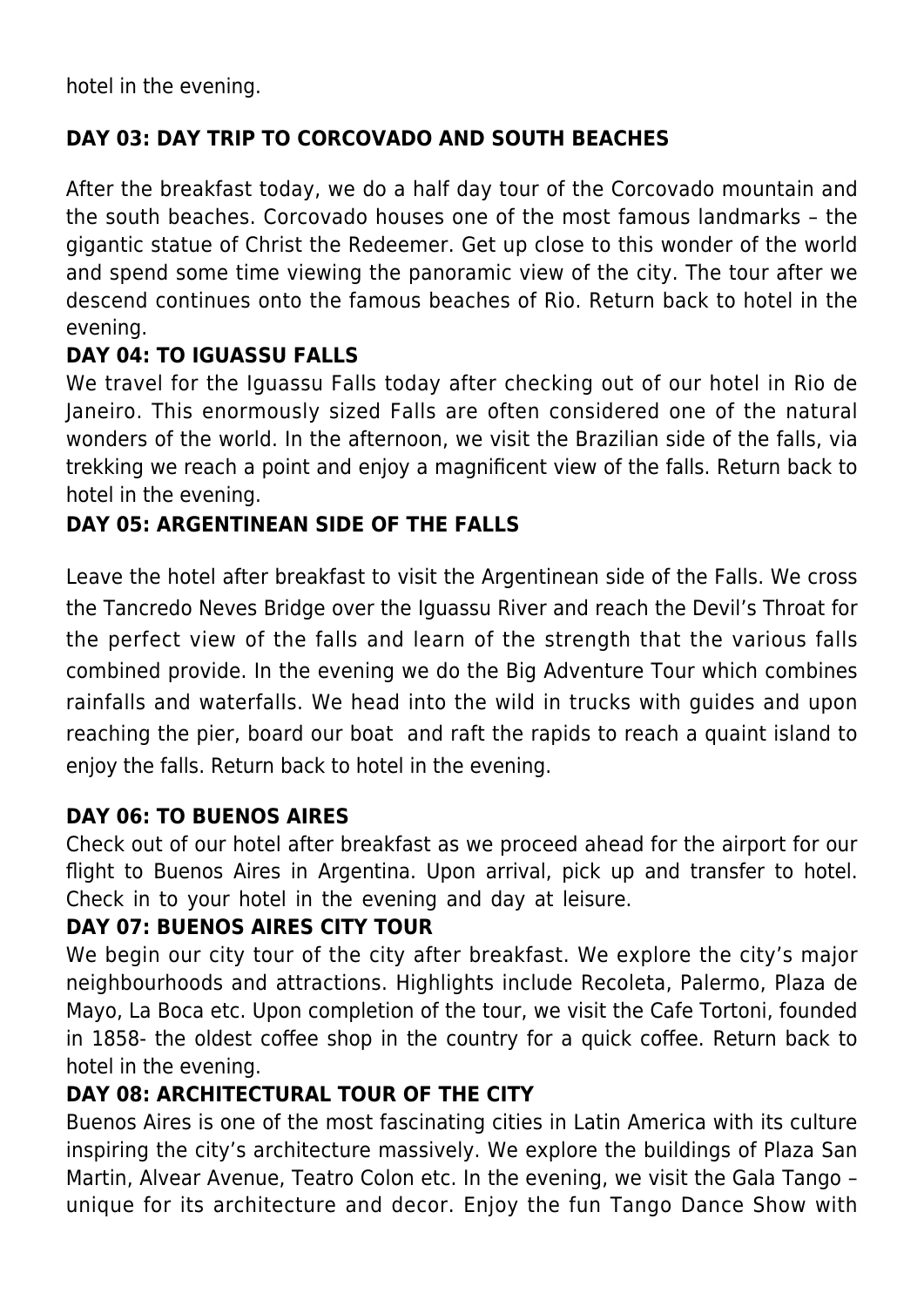Dinner.

#### **DAY 09: BUENOS AIRES TO LIMA**

We leave Buenos Aires after breakfast as we board out flight to Lima, Peru. Upon arrival and after transfer to hotel begins our tour of the city. We start with visiting Colonial Lima's downtown where in we explore the Main Square. Later proceed to Santo Domingo church and monastery. Lastly we visit the Larco Museum which houses over 45,000 pieces of historical value encompassing five thousand years. Return back to your hotel in the Evening.

## **DAY 10: LIMA TO PUERTO MALDONADO**

Today we exit Lima for our trip to the Amazon Forests! Welcome to Puerto Maldonado. Upon arrival we visit the Inkaterra Butterfly house and there on we board a boat to arrive into the Amazon Cabana for our lunch. In the afternoon, we do a walking trail, to explore the various flora and exotic insects of the Amazon Basin. In the late afternoon, we do a boat ride to learn how the daytime animals and insects and birds give way to those that venture out at night. Return back to cabana In the evening.

#### **DAY 11: AMAZON FOREST EXPLORATION DAY 2**

After a hearty breakfast in the morning we visit the Lake Sandoval in the Tambopata National Reserve In a wooden canoe we come across River Otter, Red howler monkeys , anacondas etc. Return back for lunch and in the evening, we begin our treetop realm, and walk a quarter of a mile through the rainforest canopy on a suspension bridge. During this tour we may come across toucans, monkeys and sloths. Upon our descent, we do a 30 minute anaconda walk. Return to the cabana in the evening.

# **DAY 12: AMAZON FOREST TO CUSCO**

We check out of our Cabana after breakfast as we board the boat for our return trip to Puerto Maldonado. On our return we visit the Inkaterra Butterfly House. In the afternoon, we transfer to the airport for our flight to Cusco. Upon arrival, transfer to hotel. The day is at leisure today.

#### **DAY 13: CUSCO CITY TOUR**

We begin our city exploratory tour in the morning today. Cusco is a Unesco World Cultural Heritage Sit. In the tour we visit places like the Koricancha temple, the church of Santo Domingo, Sacsayhuaman Fortress and also visit three reputed archeological sites. Return to hotel in the evening.

# **DAY 14: VISIT TO MACHU PICCHU**

Exciting day today! As we leave for the train station for our journey highlight. The adventure starts on the train to Agues Calientes where we disembark and board the bus that will drive us to the actual Machu Picchu site. Learn all about this wonder of the world and at an agreed time we descend down to Aguas Calientes and return back to Cusco. Return back to hotel in the evening.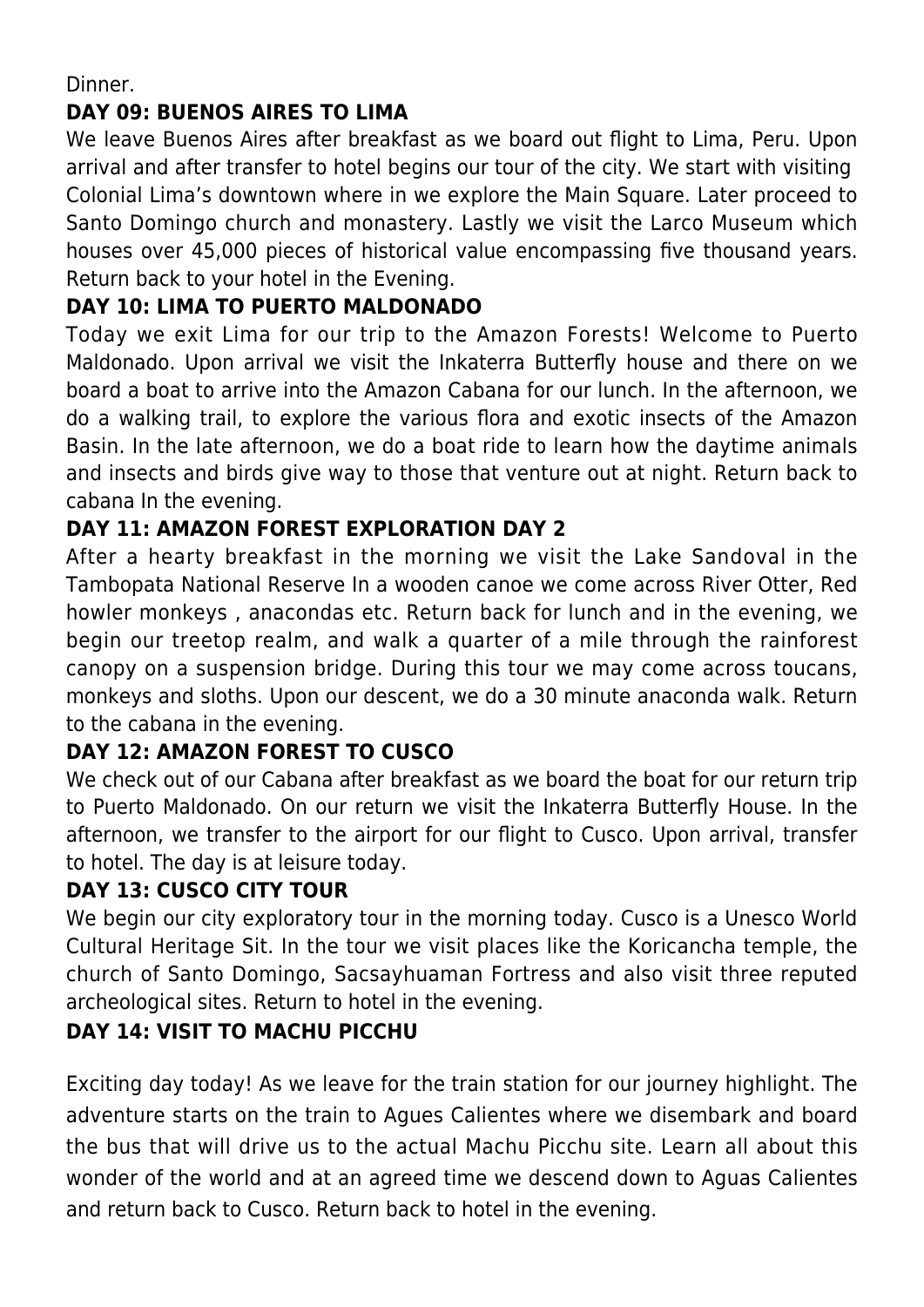# **DAY 15: CUSCO TO PUNO**

We journey ahead leaving Cusco for Puno after breakfast. On the way we visit the Andahuayvillas, a town where a precious church from the 17th century boasts an amazing organ decorated with angels and cherubs. We also visit the Racchi ruins and the La Raya. Arrive into Puno in the late afternoon. The rest of the day is at leisure today.

## **DAY 16: TAQUILE AND UROS ISLAND TOUR**

After breakfast we visit the day trip to Taquile and Uros island. Upon arrival we will be greeted with a very traditional custom. We visit the local house of a family and engage with them over lunch. Lastly we visit the Uros island and experience their culture and the town speciality of handcrafted raft sand colourful clothing. Return back to hotel in the evening.

#### **DAY 17: TO LIMA**

As we finish our breakfast, we leave to head back for Lima. On our way we visit the reputed Sillustani Archeological site famous for its tall stone burial towers some of which stand at 12 meters in height and 7.5 meters in diameter. Upon arrival at Juliaca we board the flight to Lima. Transfer to hotel upon arrival and last day at leisure.

#### **DAY 18: JOURNEY BACK HOME**

Soak in all the wanderlust you've had in the past days, its now time to leave. We hope the trip would have created enough memories to last you a lifetime.

- **Included**  $\checkmark$  Rio City Tour
	- $\checkmark$  Tour of the Corcovado

mountain and the south beaches

- $\checkmark$  Big Adventure Tour
- $\checkmark$  Buenos Aires City Tour
- $\checkmark$  Lima City Tour
- $\checkmark$  Amazon Forest Exploration
- Cusco City Tour
- $\checkmark$  Taquile and Uros Island Tour
- $\checkmark$  Return Airport Transfers
- $\checkmark$  Hotel Accommodation
- $\checkmark$  Daily Breakfasts
- $\checkmark$  Flights